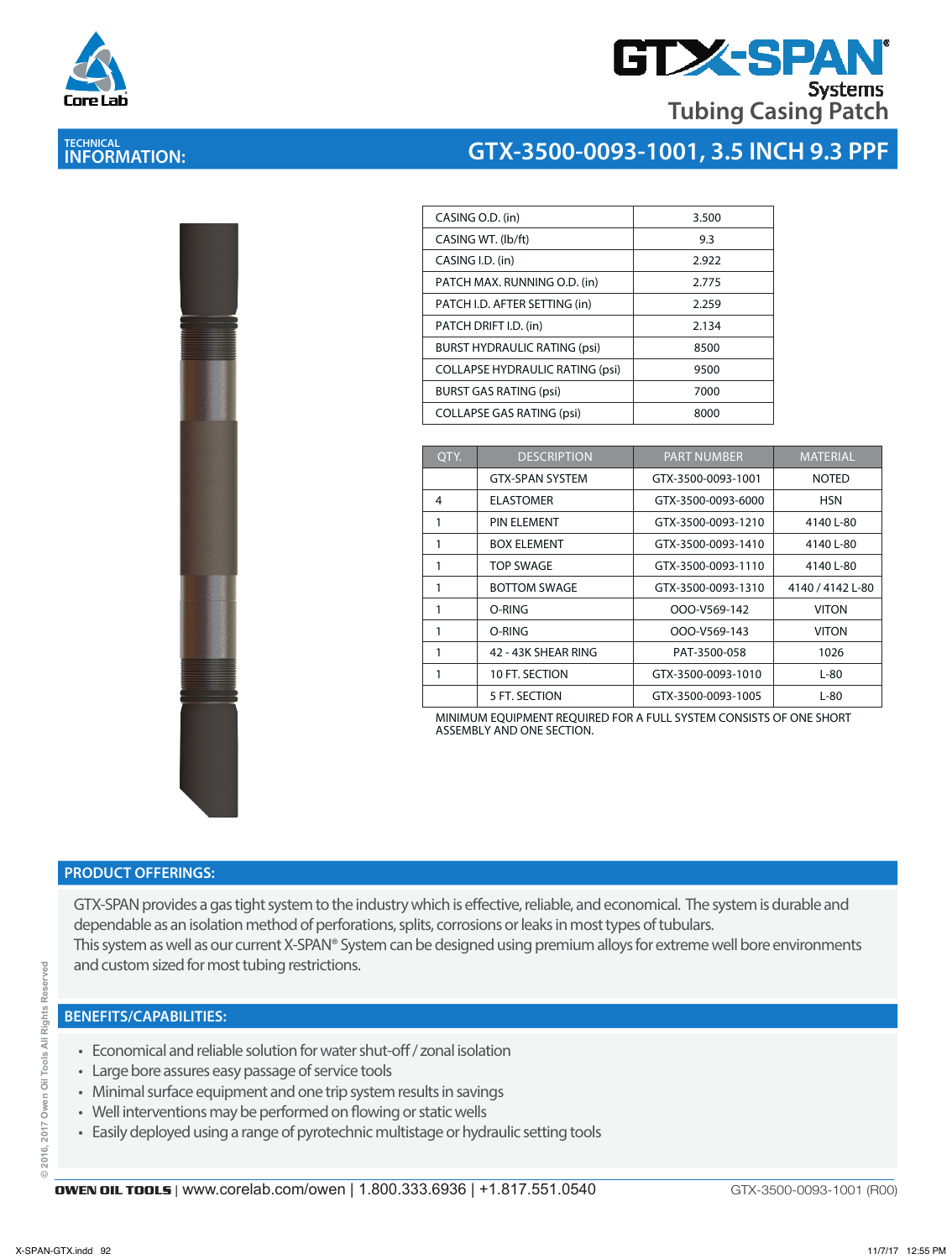

## **GTX-SPAN Tubing Casing Patch**

**GTX-3500-0093-1001, 3.5 INCH 9.3 PPF**

### **TECHNICAL INFORMATION:**



| CASING O.D. (in)                       | 3.500 |
|----------------------------------------|-------|
| CASING WT. (lb/ft)                     | 9.3   |
| CASING I.D. (in)                       | 2.922 |
| PATCH MAX. RUNNING O.D. (in)           | 2.775 |
| PATCH I.D. AFTER SETTING (in)          | 2.259 |
| PATCH DRIFT I.D. (in)                  | 2.134 |
| <b>BURST HYDRAULIC RATING (psi)</b>    | 8500  |
| <b>COLLAPSE HYDRAULIC RATING (psi)</b> | 9500  |
| <b>BURST GAS RATING (psi)</b>          | 7000  |
| <b>COLLAPSE GAS RATING (psi)</b>       | 8000  |
|                                        |       |

| QTY.                                         | <b>PART NUMBER</b> | <b>DESCRIPTION</b>          | <b>MATERIAL</b>    |  |  |  |
|----------------------------------------------|--------------------|-----------------------------|--------------------|--|--|--|
| 4                                            | GTX-3500-0093-6000 | <b>ELASTOMER</b>            | <b>HSN</b>         |  |  |  |
| $\mathbf{1}$                                 | GTX-3500-0093-1210 | PIN ELEMENT                 | 4140 L-80          |  |  |  |
| $\mathbf{1}$                                 | GTX-3500-0093-1410 | <b>BOX ELEMENT</b>          | 4140 L-80          |  |  |  |
| $\mathbf{1}$                                 | GTX-3500-0093-1110 | <b>TOP SWAGE</b>            | 4140 L-80          |  |  |  |
| $\mathbf{1}$                                 | GTX-3500-0093-1310 | <b>BOTTOM SWAGE</b>         | 4140 / 4142 L-80   |  |  |  |
| $N+1$                                        | OOO-V569-142       | O-RING                      | <b>VITON</b>       |  |  |  |
| $N+1$                                        | OOO-V569-143       | O-RING                      | <b>VITON</b>       |  |  |  |
| $\mathbf{1}$                                 | PAT-3500-058       | 42 - 43K SHEAR RING         | 1026               |  |  |  |
| N                                            | GTX-3500-0093-1010 | 10 FT. SECTION              | $L-80$             |  |  |  |
| $\mathbf{1}$                                 | SET-2687-130       | <b>SLEEVE NUT</b>           | 4140/4142          |  |  |  |
| $\mathbf{1}$                                 | SET-2125-121       | <b>SLEEVE LOCK NUT</b>      | 4130 / 4140 / 4142 |  |  |  |
| $\mathbf{1}$                                 | SET-2125-160       | SETTING SLEEVE              | 4140               |  |  |  |
| $\mathbf{1}$                                 | SET-2125-130       | <b>OUICK CHANGE ROD</b>     | 4340               |  |  |  |
| $\mathbf{1}$                                 | SET-2125-131       | <b>QUICK CHANGE NUT</b>     | 4340               |  |  |  |
| $\mathbf{1}$                                 | SET-2125-132       | TOP ADAPTER ROD             | 4130 / 4140 / 4142 |  |  |  |
| $N+1$                                        | SET-2125-133       | ROD TANDEM CONNECTOR        | 4130 / 4140 / 4142 |  |  |  |
| N                                            | SET-2125-134       | 10 FT. ROD                  | 4130 / 4140 / 4142 |  |  |  |
| <b>OPT</b>                                   | SET-2125-135       | 5 FT. ROD                   | 4130 / 4140 / 4142 |  |  |  |
| $\mathbf{1}$                                 | SET-2125-136       | <b>BOTTOM ROD</b>           | 4130 / 4140 / 4142 |  |  |  |
| $\mathbf{1}$                                 | SET-2125-161       | <b>COLLET</b>               | 4130 / 4140 / 4142 |  |  |  |
| $\mathbf{1}$                                 | SET-2125-155       | <b>COLLET SUPPORT</b>       | 4130 / 4140 / 4142 |  |  |  |
| $\mathbf{1}$                                 | SET-2125-145       | <b>RELEASE RING ADAPTER</b> | 4130 / 4140 / 4142 |  |  |  |
| MINIMUM EQUIPMENT REQUIRED FOR 10 FT. SYSTEM |                    |                             |                    |  |  |  |